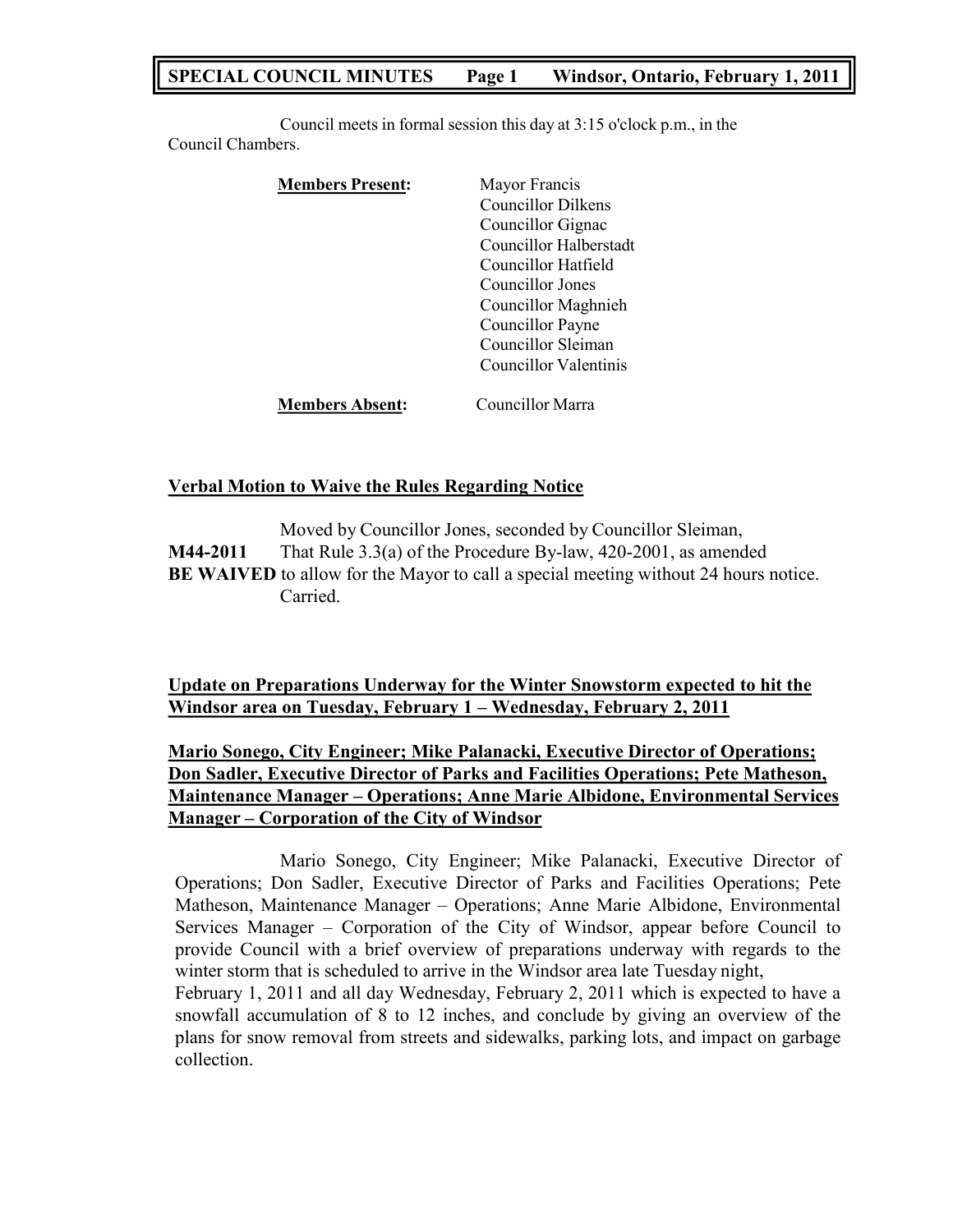# **SPECIAL COUNCIL MINUTES Page 2 Windsor, Ontario, February 1, 2011**

Moved by Councillor Payne, seconded by Councillor Sleiman,

**M45-2011** That the verbal update from members of Administration respecting preparations for the upcoming winter storm (February  $1 - 2$ , 2011) **BE RECEIVED** for information.

Carried.

## **Recruitment Update – Deputy Fire Chiefs**

Helga Reidel, Chief Administrative Officer, Corporation of the City of Windsor, appears before Council to announce the appointments of, and introduce the two new Deputy Fire Chiefs:

Brian McLaughlin and Stephen Laforet

and concludes by providing a brief overview of their credentials.

## **Consideration of Committee Reports**

Moved by Councillor Payne, seconded by Councillor Sleiman, **M36-2011** That the Report of the special In-camera meeting held February 1, 2011, **BE ADOPTED** as presented. Carried.

ACO2011

## **By-laws**

|         | Moved by Councillor Payne, seconded by Councillor Sleiman,                       |  |  |
|---------|----------------------------------------------------------------------------------|--|--|
|         | That the following By-law No. 33-2011, be introduced and read a first and second |  |  |
| time:   |                                                                                  |  |  |
| 33-2011 | "A BY-LAW TO CONFIRM THE PROCEEDINGS OF THE COUNCIL OF                           |  |  |
|         | THE CORPORATION OF THE CITY OF WINDSOR AT ITS MEETING                            |  |  |

Carried.

## **Third Reading of By-law**

Moved by Councillor Payne, seconded by Councillor Sleiman,

HELD ON THE FIRST DAY OF FEBRUARY, 2011"

That the following By-laws No. 33-2011, having been read a first and second time be now read a third time and finally passed and that the Mayor and Clerk **BE AUTHORIZED** to sign and seal the same notwithstanding any contrary provision of the Council.

Carried.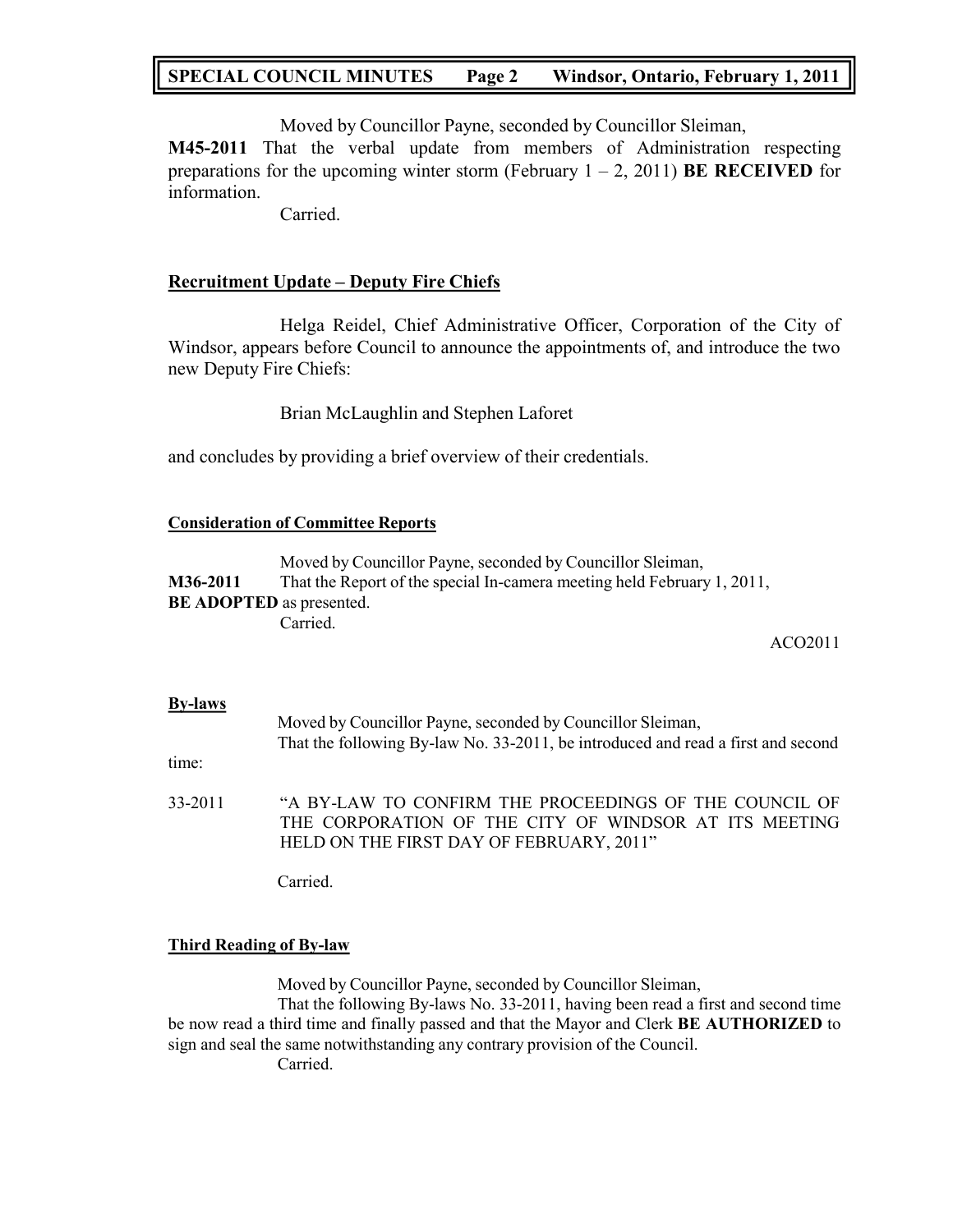# **SPECIAL COUNCIL MINUTES Page 3 Windsor, Ontario, February 1, 2011**

## **Adjournment**

Moved by Councillor Payne, seconded by Councillor Sleiman, That this Council meeting stand adjourned until the next regular meeting of Council or at the call of the Mayor. Carried.

Accordingly, the meeting adjourns at 3:45 o'clock p.m.

**MAYOR**

#### **CITY CLERK**

#### **THIS IS A DRAFT COPY**

## **DEPUTY CITY CLERK/SENIOR MANAGER OF COUNCIL SERVICES**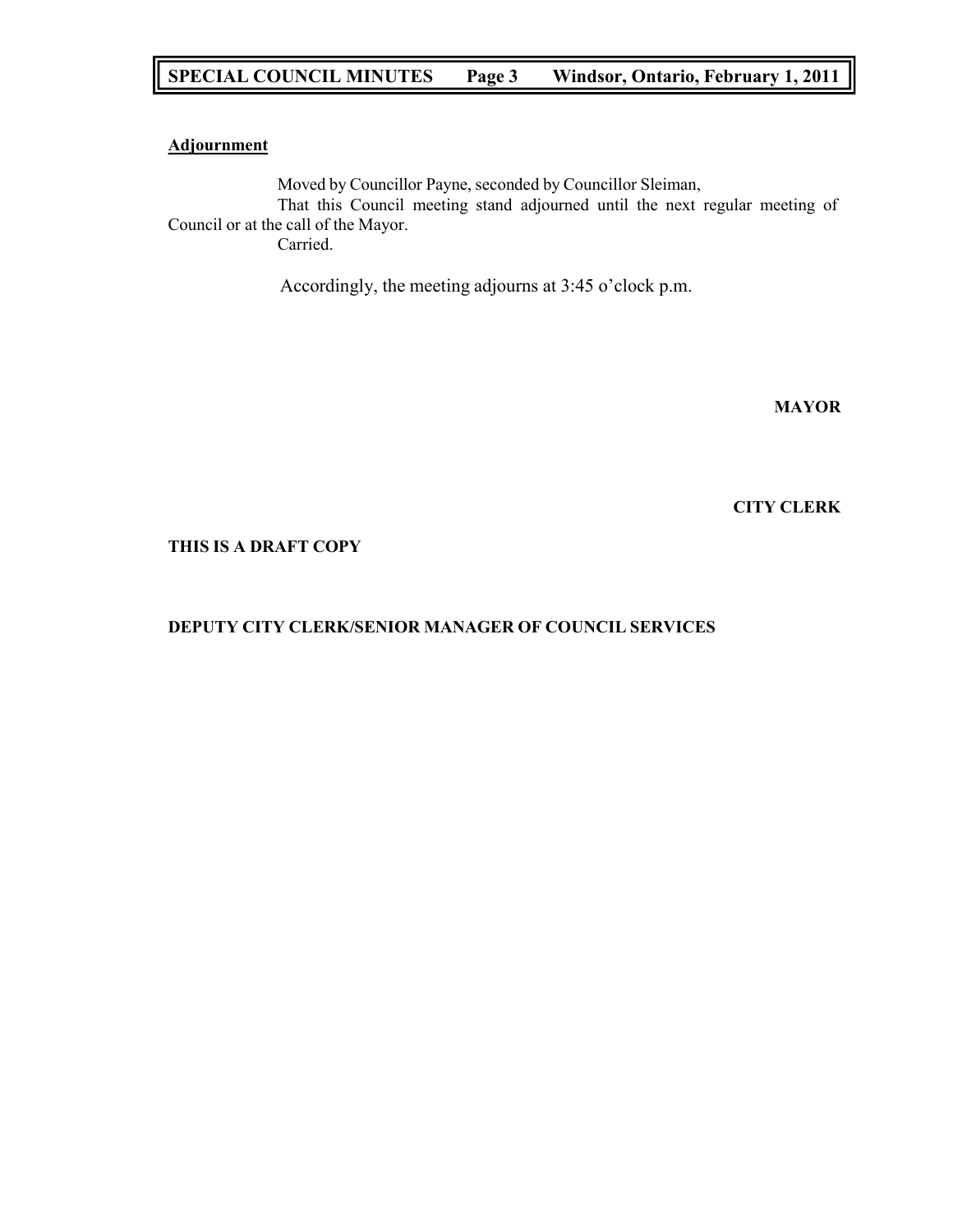## **SPECIAL COUNCIL MINUTES Page 4 Windsor, Ontario, February 1, 2011**

**ADOPTED** by Council at its meeting held February 1, 2011 [**M36-2011**] VC/bm

# **SPECIAL MEETING OF COUNCIL – IN CAMERA February 1, 2011**

## **Meeting called to order at: 3:00 p.m.**

## **Members in Attendance:**

Mayor E. Francis Councillor R. Jones Councillor A. Halberstadt (arrives at 3:05 p.m.) Councillor F. Valentinis Councillor P. Hatfield Councillor J. Gignac Councillor A. Maghnieh Councillor H. Payne Councillor E. Sleiman

#### **Members Absent:**

Councillor D. Dilkens Councillor B. Marra

## **Also in attendance:**

H. Reidel, Chief Administrative Officer M. Sonego, City Engineer (arrives at 3:04 p.m.) V. Critchley, City Clerk O. Colucci, Chief Financial Officer

## **Verbal Motion is presented by Councillor Jones, seconded by Councillor Valentinis,**

**That Rule 3.3(a) of the** *Procedure By-law, 420-2001 as amended,* **BE WAIVED to allow for the Mayor to call a special meeting without 24 hours notice.**

**Motion Carried.**

**Verbal Motion is presented by Councillor Gignac, seconded by Councillor Sleiman, to move in Camera for discussion of the following item(s):**